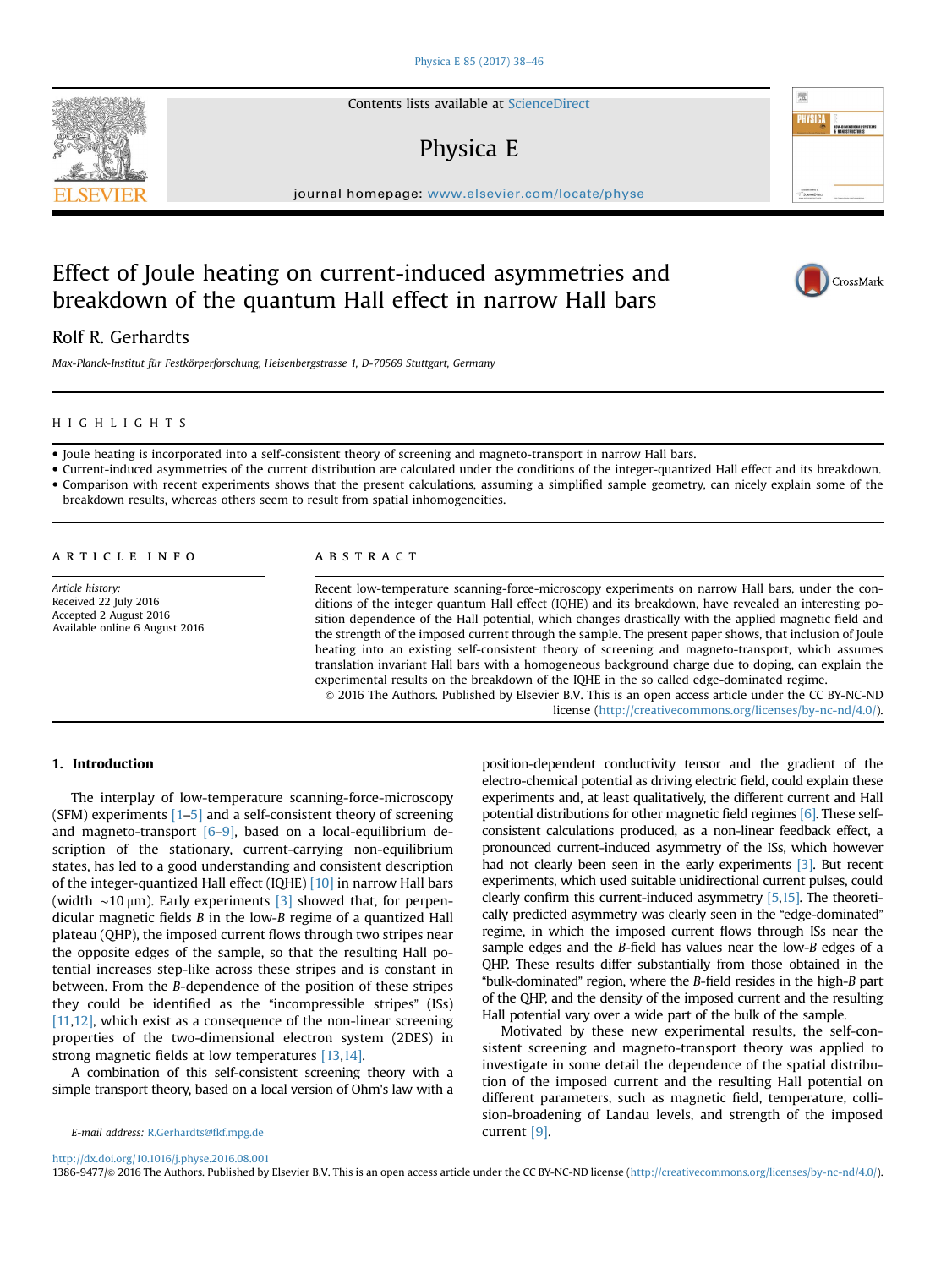<span id="page-1-0"></span>The results were not in all aspects in agreement with the experiments. [Fig. 6](#page-5-0) of [\[9\]](#page-8-0) shows, for example, that with increasing strength of the imposed current the asymmetry increases and eventually nearly all current flows through one of the ISs, while the bulk is free of current. In the experiment, on the other hand, a similar behavior is seen for small imposed currents, but for larger currents an increasing part of the imposed current flows through the dissipative bulk, so that a continuous breakdown of the IQHE is observed. To overcome this discrepancy, apparently a breakdown mechanism must be considered in the calculation. In the following we will include in the previously used self-consistent theory of screening and magneto-transport the effect of local Joule heating, which has been discussed in the literature as the most relevant mechanism for the breakdown of the IQHE [\[16](#page-8-0)–[18\]](#page-8-0). We will see, that the importance of Joule heating depends strongly on temperature and the strength of the imposed current, and that the calculations yield reasonable agreement with experimental results in the edge-dominated regime. In the bulk-dominated regime, where the experiments indicate the importance of long-range density fluctuations, the present model of a laterally confined translation invariant 2DES with a homogeneous background of doping charges seems not to be sufficient.

### 2. Model

We keep our model as close as possible to that used in previous work [\[6,8,9\]](#page-8-0). In particular, we assume that all charges, i.e. donor charges, the 2DES, and the induced charges on the in-plane metal gates, are in the plane  $z=0$ . Further we assume translation invariance in y-direction and lateral confinement of donor density  $n_D(x)$  and electron density  $n_{el}(x)$  to the interval  $|x| < d$  by the inplane metal gates at  $|x| > d$ . We neglect exchange and correlation effects in the 2DES, as well as spin splitting, and we replace the mutual interaction of an electron with the other electrons by its interaction with an effective Hartree potential generated by the total electron density. These assumptions allow an exact evaluation of the electrostatic potential  $V(x, z)$  [\[11,12\]](#page-8-0) with  $V(x, 0) = V_D(x, 0) + V_G(x) + V_H(x, 0)$ , where

$$
V_D(x, 0) + V_H(x, 0) = -\frac{2e^2}{\bar{\kappa}} \int_{-d}^{d} dx' K(x, x') [n_D(x') - n_{\rm el}(x')],
$$
\n(1)

with the kernel

$$
K(x, x') = \ln \left[ \sqrt{(d^2 - x^2)(d^2 - x'^2)} + d^2 - x'x \right] / \left[ (x - x')d \right],
$$
 (2)

is the sum of the confinement potential due to the donors,  $V_D(x, 0)$ , and the Hartree potential  $V_H(x, 0)$ , respectively. With constant gate potentials  $V(x, 0) = V_l$  for  $x < -d$  and  $V(x, 0) = V_R$  for  $x > d$  one obtains  $V_G(x) = (V_L + V_R)/2 + (V_R - V_L) \arcsin(x/d)/\pi$  for the potential generated by the gates. The above assumptions allow also to calculate the induced charges on the gates  $[6]$ . In the following we will consider source-drain currents flowing through the sample under "floating gate conditions", which do not allow for a charge transfer between the two gates. These conditions can be realized [\[6\]](#page-8-0) by fixing the quantity

$$
Q_R = - (2e/\pi) \int_{-d}^{d} dx [n_D - n_{el}(x)] \arctan\sqrt{(d+x)/(d-x)}.
$$
 (3)

As in previous work, we consider only a constant donor charge density  $en_D$ , which leads to the potential  $V_D(x, 0) = -E_D[1 - (x/d)^2]^{1/2}$ , with  $E_D = 2\pi e^2 n_D d/\bar{k}$ , and leave the consideration of a modulated  $n_D(x)$  for later work.

A fundamental approximation of our approach is, that the effective electrostatic potential energy  $V(x) \equiv V(x, z = 0)$  varies within the 2DES slowly on the scale of the magnetic length  $\ell_B = \sqrt{\hbar c / eB}$ , which defines the spatial extent of Landau wavefunctions, and on the scale of the Fermi wavelength, which is of the order of the average distance between electrons in the 2DES. Then the Hartree approximation reduces to the Thomas-Fermi approximation  $[8,9]$  $[8,9]$  $[8,9]$  and the electron density in Eq. (1) can be written as

$$
n_{\rm el}(x) = \int dE \ D(E) f([E + V(x) - \mu^*]/k_B T), \tag{4}
$$

where  $D(E)$  is the density of states of a homogeneous 2DES in the same constant magnetic field without the energy  $V(x)$  and  $f(\varepsilon) = 1/[1 + \exp(\varepsilon)]$  denotes the Fermi function. In thermal equilibrium, i.e., without imposed current, the electrochemical potential  $\mu^*$  and the temperature T are constant, and  $V(x)$  and  $n_{el}(x)$ have to be calculated self-consistently from Eqs.  $(1)$  and  $(4)$ , which define in general a non-linear integral equation for the effective confinement potential  $V(x)$ . In the absence of magnetic fields  $(B=0)$ ,  $D(E)$  for the 2DES in GaAs can be taken as constant,  $D(E) = D_0 \theta(E)$  with  $D_0 = m/(\pi \hbar^2) = 2.79 \times 10^{10} / (meV \text{ cm}^2)$ , so that for  $T=0$  this integral equation becomes linear in  $V(x)$  for  $-d < x_{min} \le x \le x_{max} < d$  with  $V(x_{min}) = V(x_{max}) = \mu^*$  and is easily solved numerically.

As in previous work  $[9]$  we assume in the following a homogeneous background charge density  $en<sub>D</sub>$ , with  $n<sub>D</sub> = 4.10<sup>11</sup>$  cm<sup>-2</sup>, and a sample-width  $2d = 3 \mu m$ . Requiring that, for  $B=0$  and  $T=0$ , the electron density  $n_{el}(x)$  vanishes for  $|x| > 0.9d$ , we obtain an average electron density  $\langle n_{\rm el} \rangle = (2d)^{-1} \int_{-d}^{d} dx \ n_{\rm el}(x) = 2.9 \cdot 10^{11} \text{ cm}^{-2}$ which we keep fixed. This model leads to a density profile  $n_{el}(x)$ that decreases monotonically from its maximum in the center to the depleted stripes near the edges of the Hall bar. As a consequence, for a given B-value at most two ISs with the same integer filling factor, e.g.  $v(x) = 2$ , are possible.

As in  $[6,9]$  we describe a stationary non-equilibrium state with an imposed current I along the Hall bar, assuming local equilibrium with a position-dependent electrochemical potential  $\mu^*(x)$  in Eq. (4), where the position-dependence follows from the local form of Ohm's law,  $\mathbf{j}(\mathbf{r}) = \partial(\mathbf{r}) \mathbf{E}(\mathbf{r})$ , with the gradient of the electrochemical potential  $\mu^*(\mathbf{r})$  as driving electric field,  $\mathbf{E} = \nabla \mu^* / e$ . Explicit expressions for the position-dependent conductivity components and the resulting current densities and electric fields are given in [\[9\]](#page-8-0) and collected in the Appendix. In a stationary state of the sample with the properties mentioned before, the components  $E_y(x) = E_y^0$  and  $j_x(x) = j_x^0$  must be constant, and, due to the depletion stripes between the 2DES and the gates, the current across the sample vanishes,  $j_x(x) \equiv 0$ .

In addition to the treatment of  $[9]$ , we now consider Joule heating  $W(x) = E_{yJ_y}^{0}(x)$ . In a stationary state of the 2DES the produced heat must be transferred to the surrounding lattice. To keep things simple, we neglect the possibility of heat flow within the 2DES and assume that only the direct local heat transfer  $P_l(x)$  to the lattice is important. This will depend on the difference between local electron temperature  $T_{el}(x)$  and lattice temperature  $T_L$ . Assuming that this difference is sufficiently small, we take from the literature [\[19\]](#page-8-0) the linearized form  $P_L(x) = C_p^0 D_T(x) (T_{el}(x) - T_L)$ where  $C_p^0$  describes the effect of electron-phonon scattering and  $D_T(x) = \frac{\partial n_{el}(x)}{\partial \mu^*(x)}$  denotes the thermodynamic density of states at position  $x$ . The balance of Joule heating and heat transfer to the lattice then yields for the local electron temperature

$$
T_{\rm el}(x) = T_L + \Delta T(x), \quad \Delta T(x) = (2p/C_p^0)E_{yJ_y}^0(x)/D_T(x), \tag{5}
$$

where we use  $C_p^0 = (k_B / \hbar) 10^{-3}$ (meV)<sup>2</sup> and introduce a parameter p to investigate different couplings to the lattice ( $p=0.5$  corresponds to  $[19]$  and  $p=0$  neglects Joule heating effects).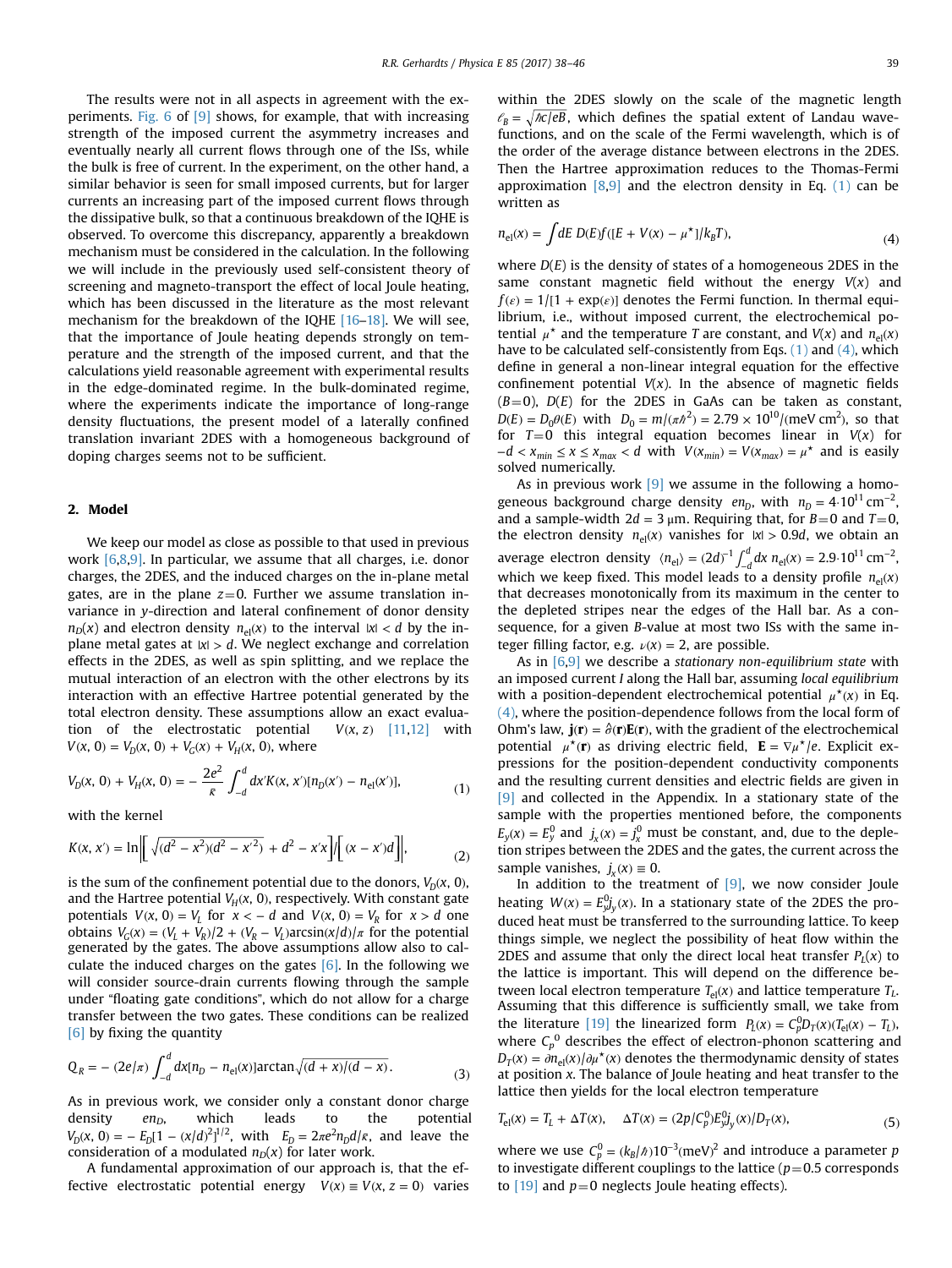#### <span id="page-2-0"></span>3. Results

#### 3.1. Current-driven breakdown

As already mentioned in the introduction, in the edge-dominated regime there is a discrepancy between experiment and the calculation of [\[9\]](#page-8-0), which neglected Joule heating, concerning the increase of the asymmetry of the ISs with increasing strength of the imposed current. Comparison of Figs. 1 and [2](#page-3-0) shows that the consideration of Joule heating eliminates this discrepancy.

Fig. 1 recalls, for a typical case, the results without Joule heating as shown in [Fig. 6](#page-5-0) of  $[9]$  and, in addition, contains the linear response result. Here we choose equidistant mesh points  $x_n$  for  $n = 0, 1, ..., N$  with  $N = 700$  and calculate, as described in [\[9\]](#page-8-0), for the collision broadening with  $\gamma = 0.1$ , the equilibrium state at  $B = 7$  T and T = 4 K, and keep  $\langle n_{el} \rangle$  and the induced charges on each gate fixed. This yields reasonably well developed incompressible stripes centered near  $x = \pm 0.525d$ . Then we apply a step-wise increasing current I, which modifies electro-chemical potential and, as a consequence, electron density and effective confinement potential, and we achieve self-consistency for each step. The upper panels of Fig. 1 show, near the ISs, for the linear response limit  $(I \rightarrow 0)$  and for four finite values of the applied current *I*, the resulting current density  $j_v(x)$  (in units of the average current density  $I/2d$ ) and the Landau level filling factor  $\nu(x)$ . The current density is confined to the ISs and with increasing I the IS centered near  $x = 0.525d$ , in which the applied current has the same direction as the intrinsic equilibrium current, becomes wider and carries nearly all the current, essentially without dissipation. The lower panel of Fig. 1 shows the resulting asymmetry of the normalized Hall potential. This result is similar to the experimental one for small I, but not for larger values of I.

If we consider Joule heating, as in [Fig. 2](#page-3-0) for  $p=0.1$ , the currentinduced asymmetry is less pronounced, and for larger strength of the imposed current an increasing part of this current spreads out from the ISs into the dissipative bulk, leading to the breakdown of the QHE. This is similar to the experimental finding. For  $p=0.1$  this happens for  $I \leq 1 \mu A$ , as shown in [Fig. 2](#page-3-0): there exist no longer incompressible stripes with constant filling factor  $\nu(x) \equiv 2$ , and the Hall potential takes on a finite slope in the bulk. If we reduce the coupling to the lattice and take  $p=0.5$ , Joule heating becomes more effective and the breakdown sets in already for  $I < 0.5 \mu A$ .

The lower panels of [Fig. 3,](#page-4-0) which show the resistances of the Hall bar (referring to a square of side-length 2*d*) as functions of the imposed current, demonstrate the crucial effect of Joule heating. Without Joule heating  $(p=0)$  the applied current drives the resistances towards the quantized values  $R_{\text{Hall}} = h/(2e^2)$  and  $R_{\text{long}} = 0$ , in agreement with the fact that the most relevant incompressible stripe becomes wider with increasing *I*, see Fig. 1. On the other hand, Joule heating drives the resistances away from the quantized values and works towards a continuous breakdown of the QHE, similar to that seen in the experiment  $[5]$ . It may be interesting to note that the deviation of the Hall resistance from the quantized value,  $R_{\text{Hall}} - h/(2e^2)$ , shows a very similar dependence on the applied current *I* as the longitudinal resistance  $R_{\text{long}}$ , although it is about an order of magnitude smaller.

The upper and medium panels of [Fig. 3](#page-4-0) show, in linear and logarithmic scales, respectively, the position-dependent increase of the electron temperature  $T_{el}(x)$  over the constant lattice temperature  $T_{\text{I}} = 4$  K. We consider again two cases for the strength of the heat transfer to the lattice. If this is quite effective,  $p=0.1$ , Joule heating is not very effective for  $I \leq 0.5 \mu A$  and yields an increase of  $T_{el}(x)$  over  $T_L$  of about 1 K or less in the ISs and of less than about  $10^{-6}$ K in the bulk region. These values increase to about 3 K in the ISs and  $10^{-3}$ K in the bulk for the breakdown currents of about 1  $\mu$ A. For  $p=0.5$  Joule heating is considerably more effective and the breakdown values are already reached for  $I \sim 0.5 \mu A$ .



Fig. 1. Lower panel: normalized Hall potential; upper panels: current density  $j_y(x)$  and filling factor  $\nu(x)$ , without Joule heating,  $p=0$ . The broken black lines show the linear response result;  $N=700$ ,  $\lambda = \ell_B$ .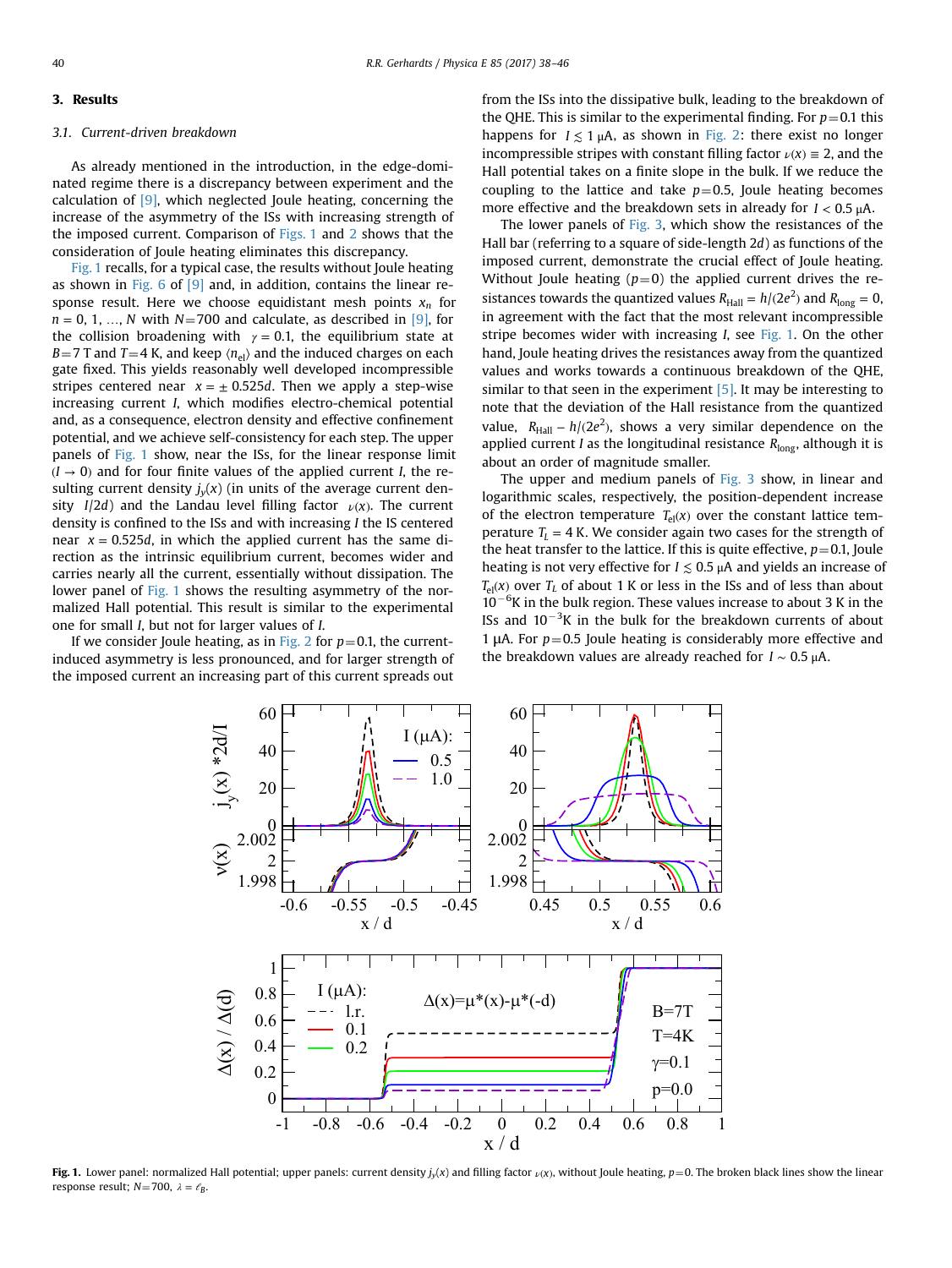<span id="page-3-0"></span>

Fig. 2. Lower panel: normalized Hall potential; upper panels:  $i_v(x)$  and  $v(x)$  as in [Fig. 1,](#page-2-0) but with consideration of Joule heating,  $p=0.1$ .

#### 3.2. Temperature dependence

The results of the previous [Section 3.1](#page-2-0) indicate that, in the edge-dominated regime, simple Joule heating may be responsible for the breakdown of the QH effect. Comparing these results, which are calculated for a lattice temperature  $T_L = 4$  K, with the experiments, which are presented in [\[5,9\]](#page-8-0) and are taken at  $T_l$  = 1.5 K, we should however be careful, because the calculated resistances exhibit an intriguing temperature dependence. Typical results are presented in [Fig. 4,](#page-5-0) which compares the situations with and without Joule heating. At high temperatures,  $T_L \geq 10$  K, the resistance is essentially independent of the imposed current (linear response regime). At lower temperatures the longitudinal resistivity decreases near the lines with local filling factor  $\nu(x) = 2$ , so that, according to the principle of minimal entropy production, the density of the imposed current develops maxima along these lines, so that  $R_{\text{long}}$  and the total dissipation decrease with decreasing  $T_L$ .

Without Joule heating ( $p=0$ , upper panels in [Fig. 4\)](#page-5-0) the main effect of the imposed current is to broaden the stripe in which most of the imposed current flows with low dissipation. Thus, at fixed  $T_L \leq 4$  K the longitudinal resistance decreases with increasing imposed current, and no current-induced breakdown of the IQHE can be expected, see lower panels of [Fig. 3](#page-4-0).

Joule heating changes the situation drastically, as is shown in the lower panels of [Fig. 4](#page-5-0) for  $p=0.1$ . For  $T<sub>L</sub> \ge 2.9$  K (i.e. K/ $T<sub>L</sub> \le 0.36$ ) Joule heating increases the local electron temperature in the current-carrying region and thus leads, at fixed  $T_L$ , to an increase of *R*<sub>long</sub> with increasing *I*, i.e. to the behavior we found in the lower panels of [Fig. 3:](#page-4-0) with increasing  $I$  the resistances increase. For  $T_L \lesssim 5$  K and low current (see the linear response result)  $R_{\text{long}}$  is about four orders of magnitude smaller than  $R_{\text{Hall}}$ , which is close to the quantized value  $h/2e^2.$  In the temperature range 3 K  $\lesssim T_{L} \lesssim$  5 K increasing current I drives these resistances to higher values and so produces a continuous breakdown of the QH effect.

Near  $T_L$  = 2.8 K the situation becomes different. As *I* increases towards 1.5  $\mu$ A, the slopes of the curves  $R_{\text{long}}$  versus  $1/T_L$  become very steep, and for  $I > 1.5 \mu A$  these curves become discontinuous at a temperature  $T_I = T_{cr}(I)$ , which decreases with increasing *I*. The calculations for the solid curves in [Fig. 4](#page-5-0) start with  $T_l = 50$  K and lower the temperature stepwise, keeping the imposed current fixed. If this current is sufficiently strong (here  $I > 1.5 \mu A$ ), the system remains in a normal state with relatively large longitudinal resistance until the critical temperature  $T_{cr}(I)$  is reached. As  $T_L$  is lowered further, we find at  $T_L = T_{cr}(I)$  an abrupt transition to a state showing the IQHE. For  $T_L < T_{cr}(I)$ ,  $R_{long}$  and  $R_{Hall} - h/(2e^2)$  are many orders of magnitude smaller than *h*/*e*<sup>2</sup> and decrease further with decreasing  $T_L$ . This abrupt "phase transition" introduces a hysteretic behavior: if we lower  $T_L$  below  $T_{cr}(I)$  and then increase  $T_L$ again, keeping I fixed, the system stays in a QH state for a temperature interval with  $T_L > T_{cr}(I)$ , until it jumps back to the un-<br>quantized, dissipative state at a higher temperature quantized, dissipative state at a higher  $T_L = T_{cr}^{up}(I) > T_{cr}(I)$ , as is indicated in [Fig. 4](#page-5-0) by the broken lines. Characteristics of states in and close to such a hysteresis region are shown in [Fig. 5](#page-5-0) for the imposed current  $I = 2 \mu A$  with  $T_{cr}(I) \approx 2.0417 \text{ K} < T_{cr}^{\text{up}}(I) \approx 2.5833 \text{ K}$ . Outside the interval  $T_{cr}(I) < T_L < T_{cr}^{\text{up}}(I)$  lowering and increasing  $T_L$  leads to the same state. In the QH states the density of the imposed current is strictly confined to the ISs, where  $R_{\text{long}}$  is extremely small so that heating is negligible. In the other states we observe broader current peaks around the lines with  $\nu(x) = 2$ , leading to an increase of the electron temperature by up to 8 K and the loss of ISs of finite width.

In the low-temperature region, where hysteretic behavior ex-ists, we expect from [Fig. 4](#page-5-0) that, for a fixed  $T_L < T_{\text{hvs}} \approx 2.8 \text{ K}$  at low imposed currents I the system is in a QH state and the longitudinal resistance  $R_{\text{long}}$  decreases with increasing *I* (i.e. Joule heating is ineffective) until a critical current  $I_{cr}(T_L)$  is reached, at which  $R_{long}$ suddenly increases by several orders of magnitude and the QH state breaks down. Depending on sample preparation and history, this transition will take place at a current *I* in the interval  $I_1 \leq I \leq I_2$ defined by  $T_{cr}(I_1) = T_L$  and  $T_{cr}^{up}(I_2) = T_L$ , since in this interval QH states and dissipative normal states coexist.

[Fig. 4](#page-5-0) is calculated for  $p=0.1$  and without spatial averaging of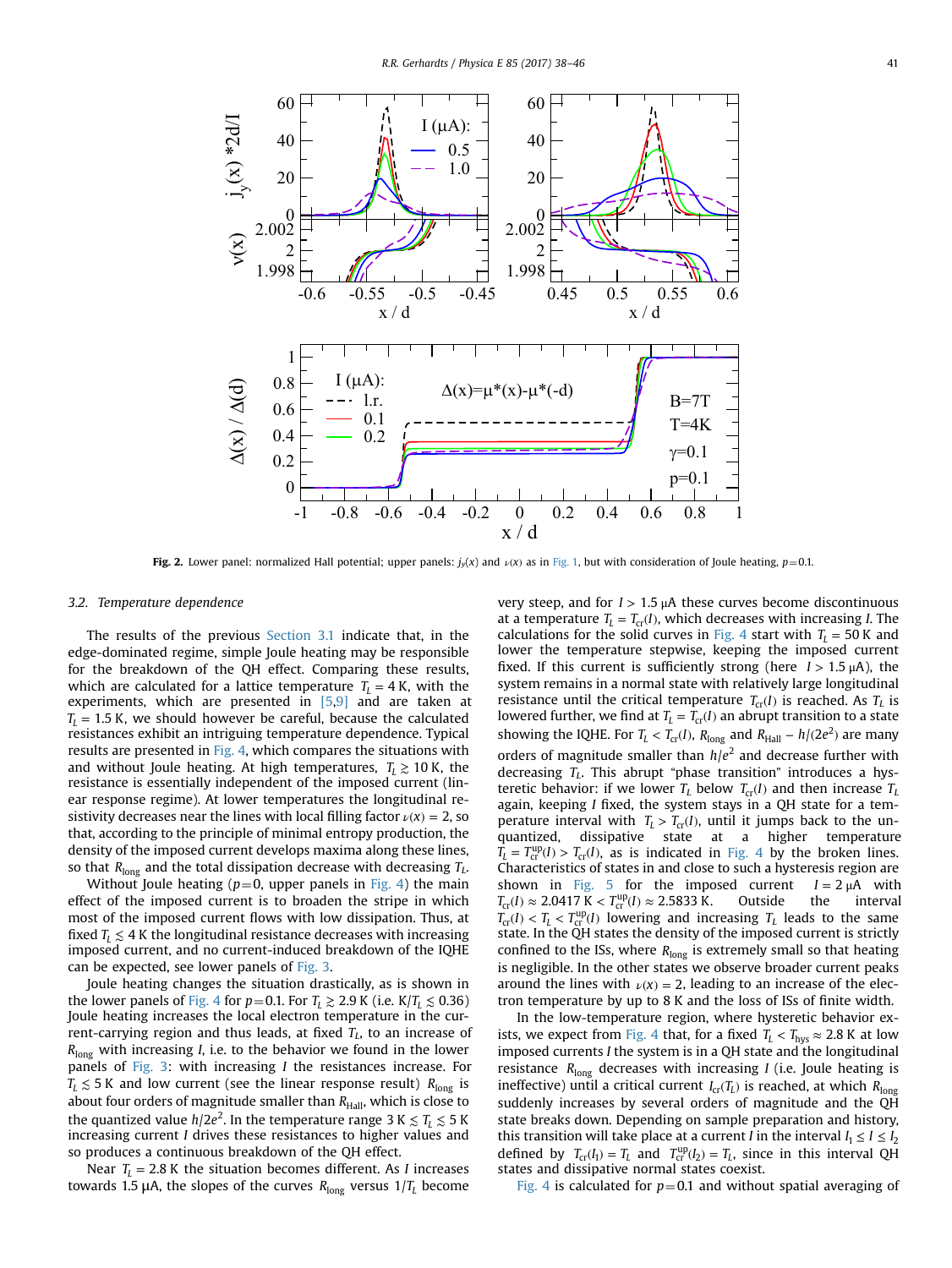<span id="page-4-0"></span>

**Fig. 3.** Lower panels: longitudinal resistance  $R_{long} = 2d E_y^0/I$  and Hall resistance  $R_{Hall} = [\mu^{\star}(d) - \mu^{\star}(-d)]/(el)$  versus applied current I without (p=0) and with (p=0.1 and  $p$ =0.5) Joule heating. Upper panels: Increase of electron temperature,  $\Delta T(x) = T_{\rm el}(x) - T_{\rm L}$ , due to Joule heating (for  $p$ =0.1 and  $p$ =0.5) for the indicated values of the applied current *I*. Medium panels: the same for  $\Delta T(x)$  in logarithmic scale.  $B = 7$  T,  $T_L = 4$  K, other parameters as in [Figs. 1](#page-2-0) and [2](#page-3-0).

the conductivity ( $\lambda = 0$  in Eq. [\(A6\)](#page-8-0) of the Appendix). We have repeated the calculation for stronger heating effects,  $p=0.5$ , and for two kinds of spatial averaging,  $\lambda = \ell_B$  (=9.7 nm at B=7 T) and  $\lambda = \lambda_F/2$  (=23.3 nm, corresponding to  $\langle n_{el} \rangle = 2.9 \cdot 10^{11} \text{ cm}^{-2}$ ). The result is qualitatively the same, but now the discontinuities (and hysteretic behaviors) occur already for lower imposed currents,  $I \geq 0.55$   $\mu$ A, however only at lower lattice temperature,  $T_I \leq 2.3$  K. The model of homogeneous positive background charge  $(n_D = 4.10^{11} \text{ cm}^{-2})$  considered here, yields for B=7T at low temperatures near  $|x| = 0.53d$  relatively wide incompressible stripes (width  $\sim$ 75 nm for I=0), so that the spatial average over  $\lambda$  has no drastic effect, at least not for small applied currents. This can be seen from [Fig. 6,](#page-5-0) which compares averaging over the magnetic length ( $\lambda = \ell_B$ ) with averaging over the *B*-independent Fermi wavelength ( $\lambda = \lambda_F/2$ ), for two different temperatures. For comparison, also the Drude result for the Hall resistance,  $R_H^D = h / (e^2 \bar{\nu}_{\rm eff} )$ , is shown, where  $\bar{\nu}_{\rm eff} = 2\pi \ell_{\rm B}^2\langle n_{\rm el}\rangle/0.9$  considers the effective width of the 2DES. Both, increasing the temperature and increasing the averaging length  $\lambda$ , shortens the QHP at the low-B side, but has only little effect on the high-B edge of the quantized Hall plateau near  $B = 7.35$  T. Therefore it is interesting to calculate the temperature dependence of the resistances also for magnetic fields near the low-B edge of the  $(\nu = 2)$ -QHP, where the  $\lambda$ -averaging becomes important.

Results of such a calculation for  $B=6$  T, where the width of the

ISs in thermal equilibrium is only about 40 nm, are shown in [Fig. 7](#page-6-0) with consideration of Joule heating  $(p=0.1)$  and spatial averaging  $(\lambda = \ell_B = 10.5$  nm). Comparison with the classical Drude result for the Hall resistance explains why, for small imposed currents I, the breakdown of the QHE leads now to smaller values of the Hall resistance, while for  $B=7$  T it leads to larger values (see [Fig. 4\)](#page-5-0). If we require for the QHE  $R_{long}/R_{Hall} \lesssim 10^{-4}$ , we find that the QHP extends down to  $B=6$  T only for low lattice temperatures,  $T_L \lesssim 2.5$  K. If one fixes  $T_L$  near this value,  $R_{long}$  increases with increasing imposed current *I*, while  $R_{\text{Hall}}$  decreases towards the classical Drude value at that temperature (see [Fig. 7](#page-6-0) at  $1/T_L \sim 0.4 \text{ K}^{-1}$ ). Thus we observe a continuous breakdown of the QHE.

For higher imposed currents ( $I \ge 0.4 \mu$ A) and lower temperature  $(T_L \lesssim 1.9 \text{ K})$  we find again hysteretic behavior, which is similar to that obtained for  $B=7$  T (see [Fig. 4\)](#page-5-0), but occurs already at much smaller imposed currents (for  $I \geq 0.4 \mu$ A), but only at lower temperatures ( $T_L \lesssim 1.9$  K).

## 3.3. Comparison with experiments

## 3.3.1. Edge-dominated regime

In the breakdown experiments [\[5,15\]](#page-8-0) usually the temperature is fixed while the imposed current is increased. As we see from [Figs. 4](#page-5-0) and [7](#page-6-0), the results for longitudinal and Hall resistance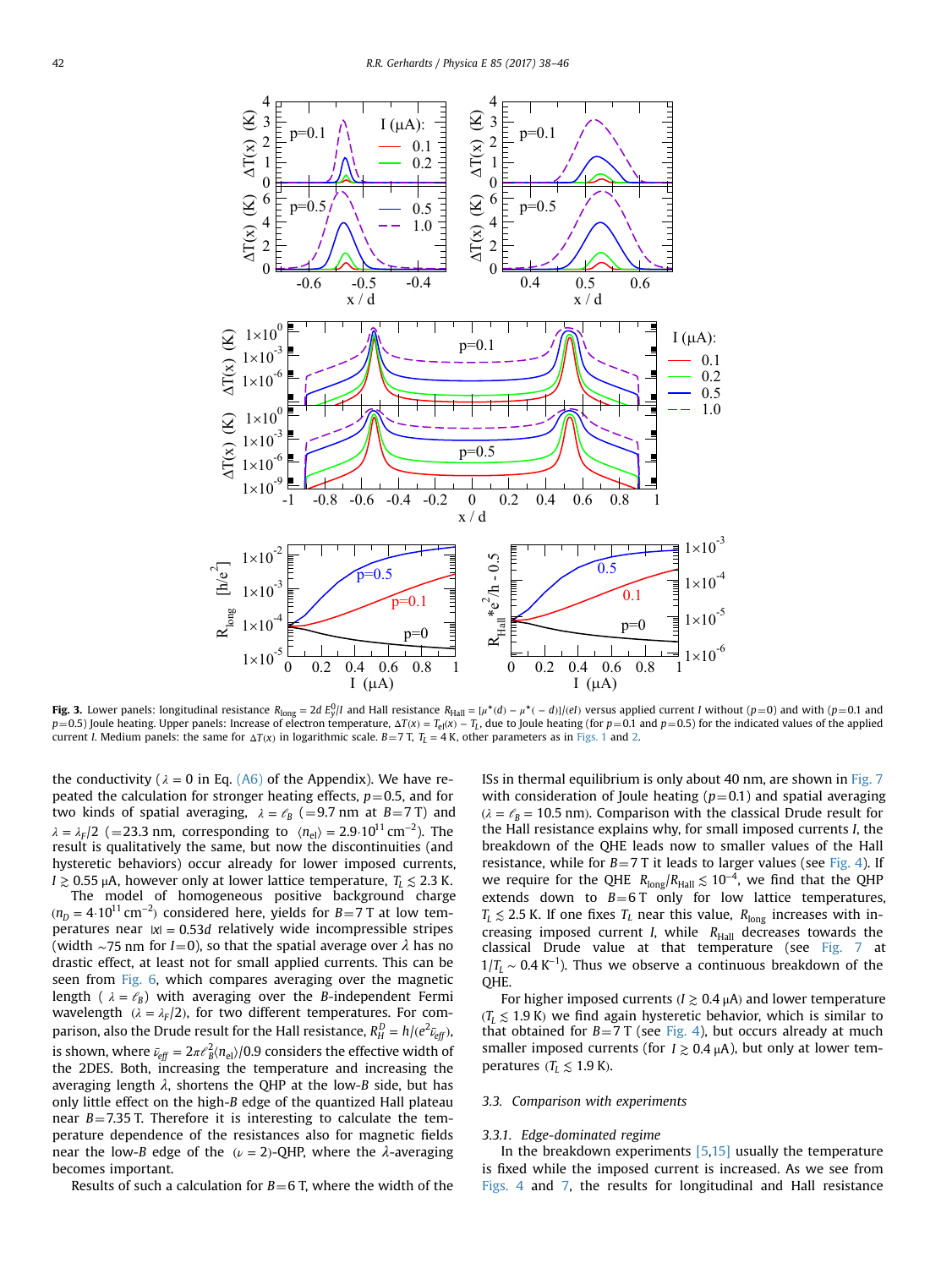<span id="page-5-0"></span>

**Fig. 4.** Dependence of Hall resistance  $R_{\text{Hall}} = [\mu^{\star}(d) - \mu^{\star}(-d)]/eI)$  (right panels) and longitudinal resistance  $R_{\text{long}} = 2d\,E_y^0/I$  (left panels) on the lattice temperature  $T_L$ , for 1.5 K <  $T_L$  < 50 K, for several values of the applied current *I*; N=1000,  $\lambda = 0$ , i.e. no spatial average, without (upper panels,  $p=0$ ) and with (lower panels,  $p=0.1$ ) Joule heating. In the lower panels the  $T_L$ -dependence shows a hysteresis for  $I \geq 1.5 \mu A$ .



Fig. 5. Current density, increase of local electron temperature, filling factor, and normalized Hall potential for the imposed current  $I = 2 \mu A$  and states with  $T_L$  close to and in between the critical temperatures. At  $T_L = 2.5833 \text{ K} \gtrsim T_{\text{cr}}^{\text{up}}(I)$  and  $T_L$  = 2.0417 K  $\leq T_{cr}(I)$  raising and lowering of  $T_L$  leads to the same state, but at  $T_L$  = 2.25 K in between these critical values not. States reached by lowering of  $T_L$  are labeled with 'd', those by increasing  $T_L$  with 'u'. Other parameters as in Fig. 4.

measured in such experiments will depend strongly on the temperature, at which the data are taken. At relatively high lattice temperatures,  $T_L \geq 3$  K, the longitudinal resistance will monotonically increase with increasing current for all B-values in the  $(\nu = 2)$ -QHP. But if the data are taken at lower temperature, the situation may become more complicated, as is demonstrated by [Fig. 8](#page-6-0). Here the lattice temperature is taken as  $T_L = 2.5$  K and the



Fig. 6. Linear response result for B-dependence of Hall resistance  $R_{\text{Hall}} = [\mu^{\star}(d) - \mu^{\star}(-d)]/(el)$  (upper panel) and longitudinal resistance  $R_{\text{long}} = 2d E_y^0/I$  in linear (central panel) and logarithmic (lower panel) scale. Results are shown for two temperatures and two choices of the spatial average length,  $\lambda = \ell_B = \sqrt{10T/B} \cdot 8.1$  nm and  $\lambda = \lambda_F/2$ . Drude:  $R_H^D = h/(e^2 \bar{\nu}_{eff})$ .

material parameters are chosen as in [Fig. 7](#page-6-0). Requiring for the IQHE  $R_{\text{long}}/R_{\text{Hall}} \lesssim 10^{-4}$ , we find in the linear response regime ( $I \approx 0$ ) a ( $\nu$  = 2)-plateau at 6 T  $\leq$  *B*  $\leq$  7.35 T. The result for *B*=5.5 T below the low-B edge of the plateau does not satisfy the requirement for the IQHE and that for  $B = 7.4$  T above the high-B edge of the plateau shows essentially linear response behavior without any tendency towards the IQHE.

In the low-*B* part of the plateau,  $6T \leq B \leq 6.7$  T, we find a continuous breakdown of the IQHE. If we define a critical current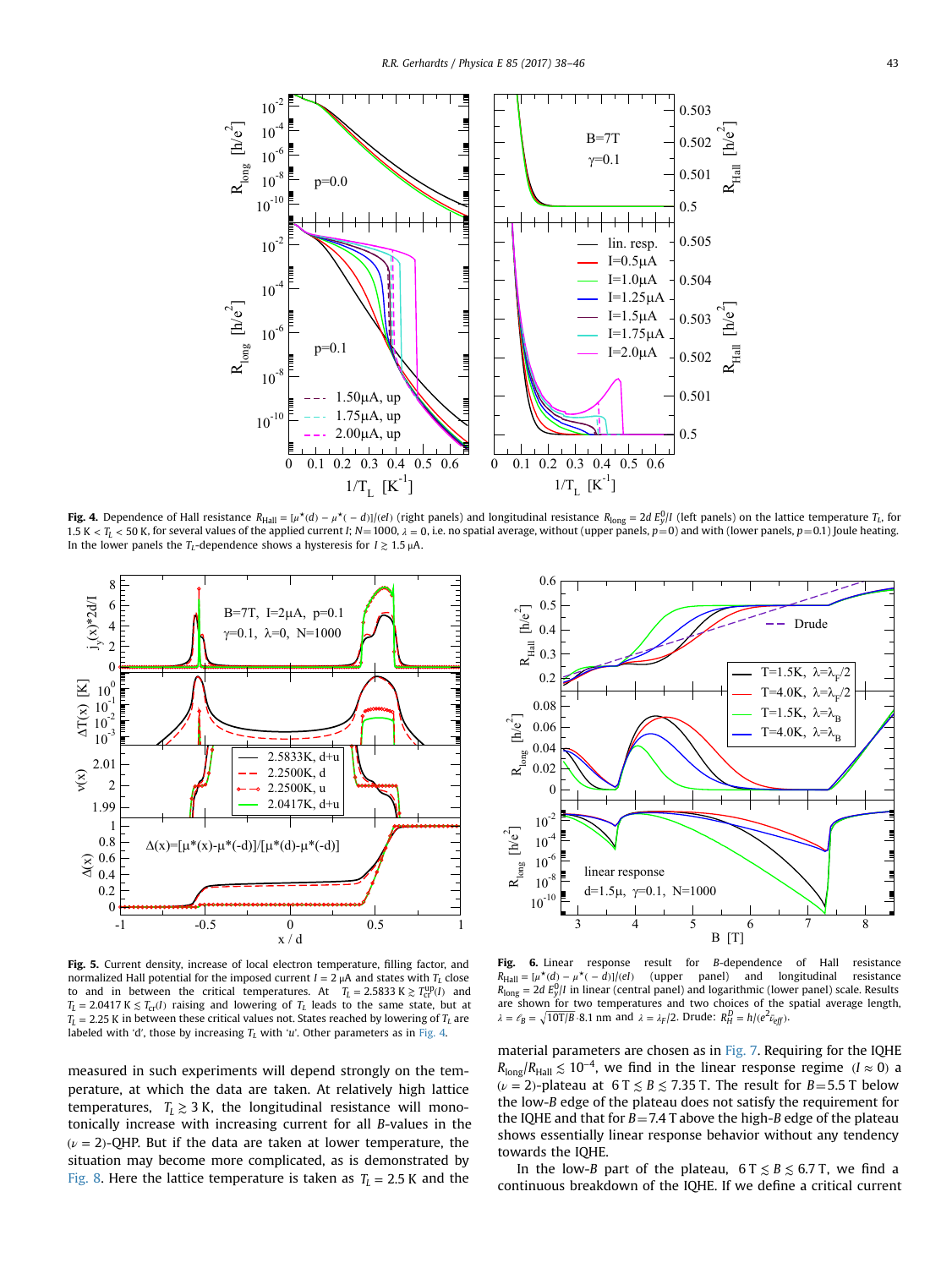<span id="page-6-0"></span>

Fig. 7. Hall resistance  $R_{\text{Hall}} = [\mu^*(d) - \mu^*(-d)]/(el)$  and longitudinal resistance  $R_{\text{long}} = 2d \ E_{y}^{0}$ *I* versus inverse lattice temperature for  $B = 6$  T and different applied currents, with Joule heating ( $p=0.1$ ) and spatial averaging ( $\lambda = \ell_B$ ); other parameters as in [Fig. 4.](#page-5-0)



Fig. 8. Hall resistance (upper panel) and longitudinal resistance, in linear (medium) and logarithmic scale (lower panel), versus imposed current I for several B-values and *T*<sub>L</sub> = 2.5 K, with Joule heating ( $p$  = 0.1) and spatial averaging ( $\lambda = \ell_B$ ); other parameters as in [Fig. 4](#page-5-0). Location of the QHP (for  $I=0$ ):  $6T \le B \le 7.35$  T.

 $I_{\rm cr}(B)$  as the current at which  $R_{\rm long}(I)$  becomes larger than 10<sup>-4</sup> h/e<sup>2</sup>,  $I_{cr}(B)$  increases monotonously with increasing B. In the breakdown regime  $I \gtrsim I_{cr}(B)$  the slopes of the curves  $R_{long}(I)$  are of the same order of magnitude but decrease slightly with increasing B. All these features, shown in the middle panel of Fig. 8, are in good qualitative agreement with the experimental results shown in [Fig. 3](#page-4-0) of [\[5\].](#page-8-0) This type of results was denoted as "edge-dominated" behavior, since in this B-region the IQHE is dominated by ISs near the sample edges, which carry the imposed current nearly

dissipationless. (In this [Fig. 3](#page-4-0) of  $[5]$  the longitudinal voltage is plotted as function of the bias voltage, which is equivalent to our plot of the longitudinal resistance as function of the imposed current.).

#### 3.3.2. Bulk-dominated regime

The logarithmic plot in the lower panel of Fig. 8 shows some additional details. Apparently, for small imposed currents  $I$ ,  $R_{long}$ decreases with increasing *I*. In the low-*B* part of the  $(\nu = 2)$ -plateau,  $6T \leq B \leq 6.7$  T,  $R_{long}(I)$  goes through a minimum and then increases monotonously, yields a continuous breakdown of the QHE and saturates at values of the order  $0.1$  h/e<sup>2</sup>. Between minimum and saturation the slopes of the  $R_{long}(I)$  curves become very steep with increasing *B*. This may indicate that for  $B \ge 6.8$  T a discontinuous breakdown of the IQHE takes place with increasing imposed current. Unfortunately our iterative calculation, based on the Newton-Raphson-method for the solution of non-linear integral equations, does not converge in this regime. The reason for this problem may be, that the method relies on successive small changes of the thermodynamic state of the system, whereas in the hysteretic regime abrupt, large changes may be expected. The numerical results for  $B \ge 6.8$  T give, however, no indication of such an abrupt increase of the longitudinal resistance.

Aiming to clarify the situation, we repeated the calculation for different parameters: stronger Joule heating,  $p=0.5$ , lower temperature,  $T = 1.5$  K, and more effective spatial averaging of the conductivity,  $\lambda = \lambda_F/2$ . Results are presented in Fig. 9. Due to the larger values of p and  $\lambda$  the low-B edge of the  $(\nu = 2)$ -plateau is shifted to  $B = 6.2$  T. The characteristics of the low-B part of the plateau, here  $6.2$  T  $\leq B \leq 6.55$  T, are similar to those of Fig. 8 and in qualitative agreement with the experiments in the "edge-dominated regime", although the structures are more pronounced and appear at smaller values of the imposed current I. The low-B part of the plateau with a continuous breakdown of the QHE ends abruptly at *B* = 6.55 T, where a current  $I \ge 0.2 \mu A$  leads to the breakdown. For  $B \geq 6.56$  T no tendency towards a breakdown of the QHE is observable, and the system remains in the QH state for all I-values, for which the calculation converges.



Fig. 9. Hall resistance (upper panel) and longitudinal resistance (lower panel), versus imposed current *I* for several *B*-values and  $T_L = 1.5$  K, with Joule heating ( $p=0.5$ ) and spatial averaging ( $\lambda = \lambda_F / 2 = 23.3$  nm); other parameters as in [Fig. 4.](#page-5-0)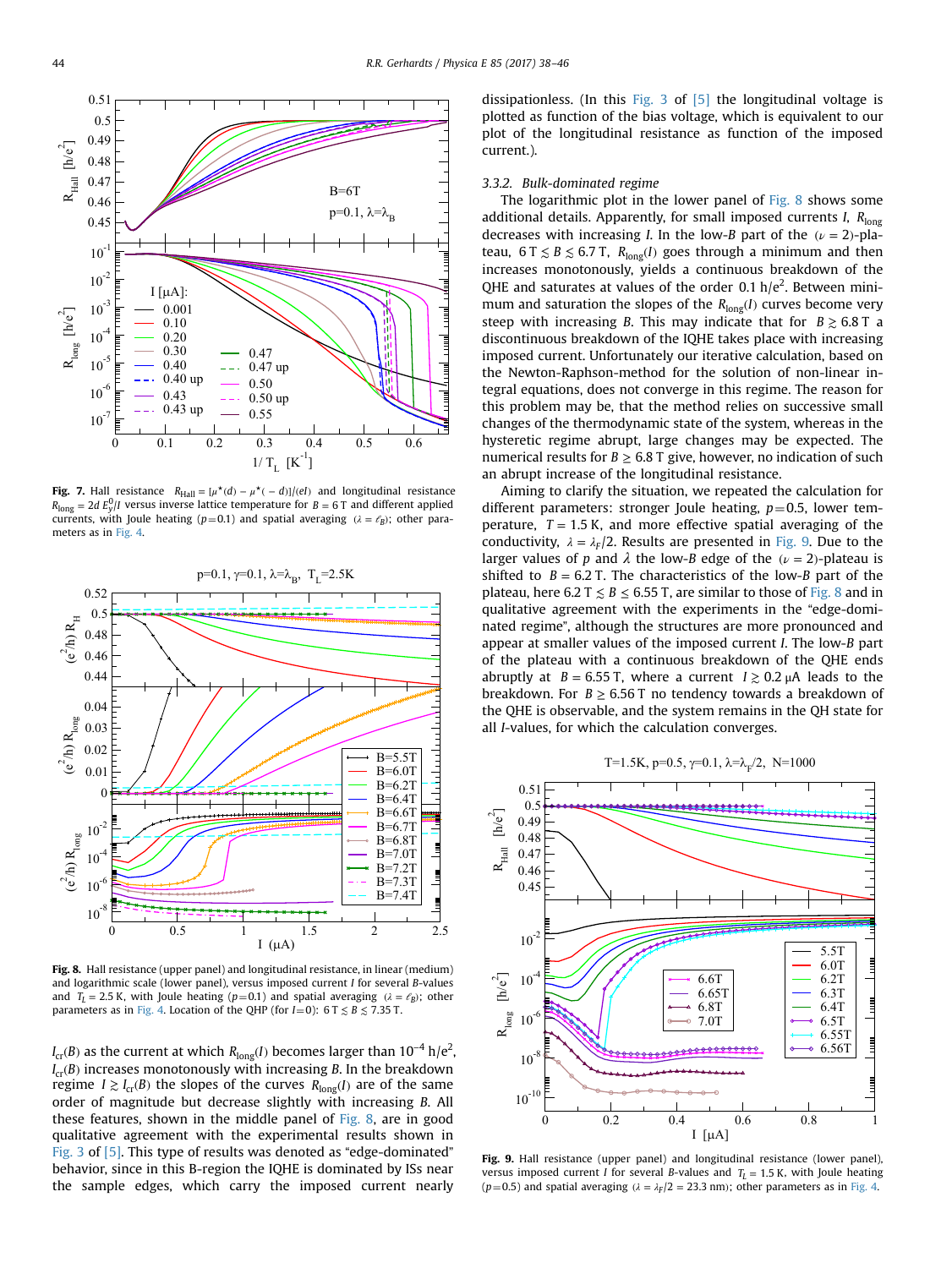The results presented in [Figs. 9](#page-6-0) and [8](#page-6-0) for the high-B part of the  $(\nu = 2)$ -plateau are not in agreement with the experiments, which show in this B-region a "bulk-dominated" behavior with QH states, in which the dissipationless current density is distributed over a wide part of the bulk of the sample. In this bulk-dominated region the experiments show again a continuous breakdown of the IQHE, if the imposed current (or the bias voltage) exceeds a certain Bdependent value  $I_{cr}(B)$ , but in contrast to the edge-dominated behavior, now  $I_{cr}(B)$  decreases with increasing B, while the increase of the longitudinal voltage with increasing bias voltage (i.e. of R<sub>long</sub> with increasing *I*) becomes steeper.

In contrast to the experimental finding in the bulk-dominated regime, our numerical results in this B-regime show no indication of a current-induced breakdown of the QHE. The reason for this discrepancy needs further investigation. Probably the present model of a homogeneous positive background charge density describing donor-doping is too simple. It leads to an electron density with a maximum in the middle of the sample and a monotonous decrease towards the edges. This leads to incompressible stripes, which, with increasing B, become broader and move towards the center of the sample. In the high-B region of the  $(\nu = 2)$ -plateau this leads to broad ISs, which can carry large dissipationless currents, so that Joule heating is not effective. This might require another breakdown mechanism of the IQHE. However, the experiments have shown that the electron density is not homogeneous along the sample and that fluctuations may lead to abrupt changes in the Hall potential profile at different cross sections along the sample (see [Figs. 5](#page-5-0) and A4 of [\[5\]\)](#page-8-0). Fluctuations of the electron density, enhanced by the non-linear feedback effects in strong imposed currents, may lead to inhomogeneous incompressible regions which are locally sensitive to Joule heating.

#### 4. Summary

We have extended the previously used self-consistent screening theory of stationary magneto-transport in narrow Hall bars [\[6,9\]](#page-8-0) by the inclusion of Joule heating and heat transfer to the lattice. The calculated results are compared with recent measurements of the local distribution of current density and Hall potential in such samples under the conditions of the IQHE and its breakdown, enforced by imposed currents at low lattice temperatures.

A nice qualitative agreement between theory and experiment is obtained in the so called "edge-dominated regime" of the IQHE, in which the imposed current  $I$  flows, nearly dissipation-less, through incompressible stripes near the sample edges. With increasing strength of I one finds an increasing asymmetry of the stripes and of the currents through and the Hall voltages across these stripes. If I increases further, the calculation yields an increasing electron temperature in the stripes, which leads to a modification of the electron density in the stripes and thus to a continuous breakdown of the IQHE. The resulting I-dependence of the longitudinal resistance shows a characteristic dependence on the magnetic field B, consistent with that found in the experiments [\[5\]](#page-8-0).

In contrast to the experiments, in the calculations the lattice temperature  $T_L$  is easily changed, while keeping B and I fixed. Lowering  $T_L$ , one finds for sufficiently large *I* at a critical  $T_L = T_{cr}(I)$  a discontinuous transition from a dissipative normal state to a state showing the IQHE. If  $T_L$  is lowered further, the system remains in a quantized state. If  $T_L$  is raised again, the system remains in a quantized state until it jumps back to a normal dissipative state at a temperature  $T_L = T_{cr}^{\text{up}}(I) > T_{cr}(I)$ . This type of hysteresis is well known for "macroscopic" samples and has been discussed in the literature [\[17,18\]](#page-8-0). It may be interesting to explore it experimentally at the microscopic samples considered here [\[5\].](#page-8-0)

An apparent discrepancy between experiment and calculation is found in the high-*B* part of the  $(\nu = 2)$ -QHP, the "bulk-dominated" regime. Here the experiments yield, for low currents (or bias voltages), a distribution of the dissipation-less current and the corresponding variation of the Hall potential over a wide part of the Hall bar. At higher currents again an apparently continuous breakdown of the IQHE is observed, but now the critical currents and the slopes of the *R*<sub>long</sub>-versus-*I* curves show a different dependence on B as in the edge-dominated regime. The calculations, performed at fixed  $T_L \leq 2.5$  K and fixed *B* in the upper part of the QHP, show no current-induced breakdown of the IQHE. The reason is probably the simple model for the electron density in the 2DES, which does not allow for fluctuations. It yields wide ISs near the center of the Hall bar, which, at low  $T_L$ , can carry large currents nearly dissipation-less, so that Joule heating is not effective. Since the experiments [\[5\]](#page-8-0) clearly demonstrate the presence and importance of density fluctuations, such fluctuations should be incorporated into the theoretical model. They may lead to spatial structures in the current-carrying incompressible regions, which are sensitive to Joule heating. These questions need further investigation.

#### Acknowledgments

I am grateful to Jürgen Weis for the close and fruitful cooperation with his experimental group, and to Klaus von Klitzing for giving me the possibility to perform this work.

### Appendix A

As in [\[9\]](#page-8-0) we take  $D(E) = D_0 = m/(\pi \hbar^2)$  for the density of states at  $B=0$ , with  $m = 0.067 m<sub>0</sub>$  the effective mass of GaAs, and for large, quantizing magnetic fields

$$
D(E) = \frac{1}{\pi \ell_B^2} \sum_{n=0}^{\infty} A_n(E), \quad A_n(E) = \frac{1}{\sqrt{\pi} \Gamma} \exp(-\left[E_n - E\right]^2 / \Gamma^2), \tag{A1}
$$

with  $E_n = \hbar \omega_c (n + 1/2)$  the Landau energies,  $\omega_c = eB/mc$  the cyclotron frequency, and a Gaussian form of the spectral function, where the width is given by  $\Gamma = \gamma \hbar \omega_c [10 \text{ T/B}]^{1/2}$ , with  $\gamma$  a measure of the collision broadening. The conductivities conductivities  $\sigma_{xx}(x) = \sigma_{yy}(x) = \sigma_{e}(x)$  and  $\sigma_{yx}(x) = -\sigma_{xy}(x) = \sigma_{H}(x)$  are given by

$$
\sigma_H(x) = (e^2/h)\nu(x), \quad \nu(x) = 2\pi \ell_B^2 n_{\rm el}(x), \tag{A2}
$$

$$
\sigma_{e}(x) = \frac{e^{2}}{h} \int_{-\infty}^{\infty} dE[-f_{E}'] \sum_{n=0}^{\infty} (2n+1) [\sqrt{\pi} I A_{n}(E)]^{2}, \tag{A3}
$$

where  $n_{el}(x)$  is calculated according to Eq. [\(4\)](#page-1-0) with the argument of the Fermi function replaced by  $[E + V(x) - \mu^*(x)]/k_B T_{el}(x)$  and where  $f'_E = \partial f([E + V(x) - \mu^*(x)] / k_B T_{el}(x) / \partial E$ . From Ohm's law we obtain, with  $\rho_e(x) = \frac{\sigma_e(x)}{[\sigma_e(x)^2 + \sigma_H(x)^2]}$  and  $\rho_H(x) = \frac{\sigma_H(x)}{[\sigma_e(x)^2 + \sigma_H(x)^2]}$ ,

$$
j_y(x) = E_y^0 / \rho_e(x),
$$
  $E_x(x) = \rho_H(x) j_y(x),$   $\int_{-d}^{d} dx j_y(x) = I,$  (A4)

and

$$
\mu^*(x, y) = e E_y^0 y + \mu^*(x), \quad \mu^*(x) = \mu_0^* + e E_y^0 \int_0^x dx' \rho_H(x') / \rho_e(x'), \quad (A5)
$$

so that  $E_y^0 = I / \int_{-d}^{d} dx [1/\rho_{e}(x)]$ . The y-dependent term  $e E_y^0 y$  must also be added to  $V(x)$ , to ensure that  $V(x, y) - \mu^*(x, y) = V(x) - \mu^*(x)$ ,